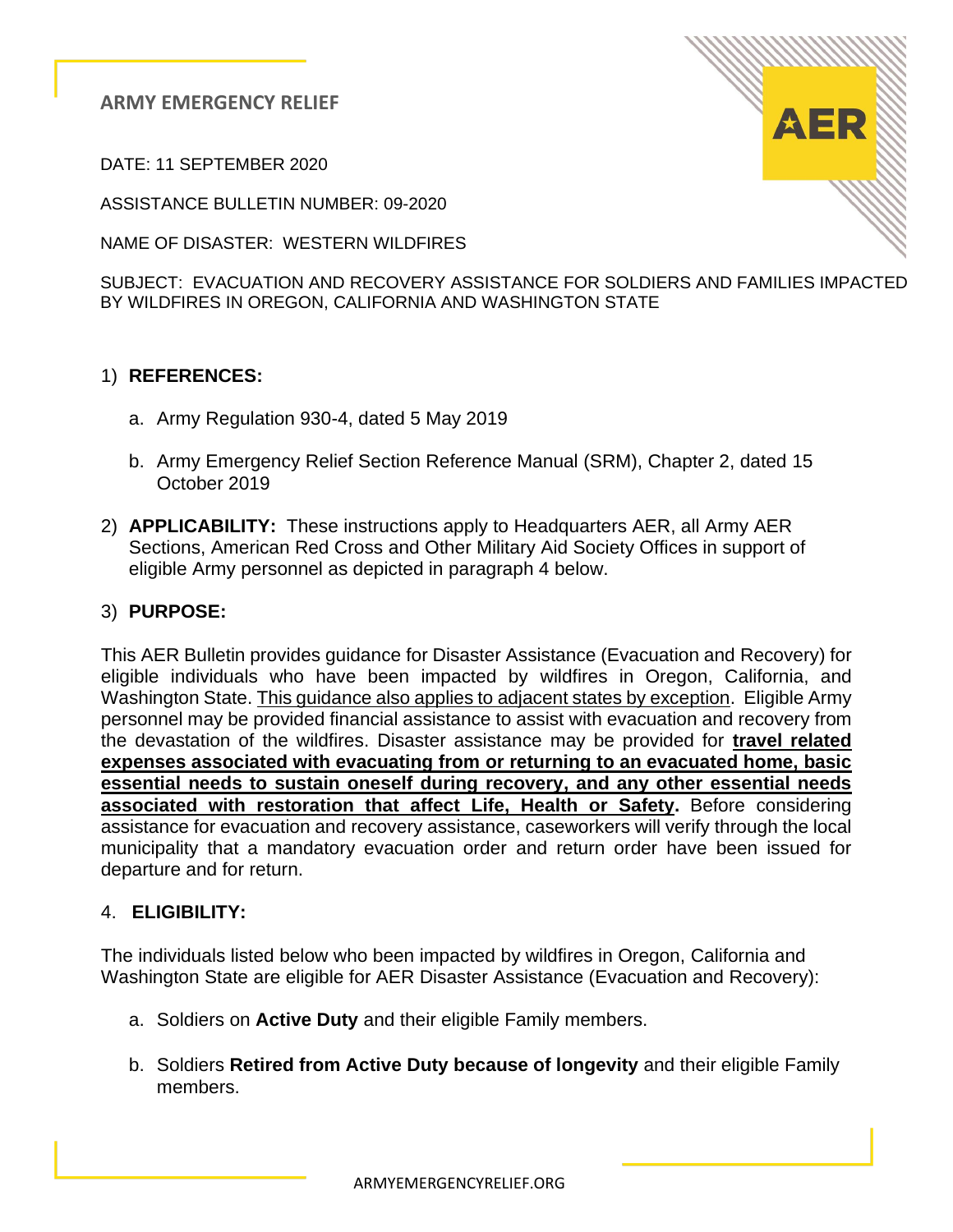- c. **Retired Army Reserve and National Guard** Soldiers receiving retired pay and their Family members.
- d. **Medically Retired** Soldiers and their dependents, including both those placed on the Permanent Disability Retired List (PDRL) or Temporary Disability Retirement List (TDRL).
- e. **Surviving Spouses and Children** of Soldiers who died while on Active Duty (including those on Title 10 Orders) or in an eligible Retired status.
- f. **Members of the Reserve Component** of the Army (National Guard and Army Reserve **under Title 10** U.S.C) on continuous Active Duty **for more than 30 consecutive days** and their eligible Family members.
- g. Title 10, Title 32 and TPU Army National Guard and Army Reserve Soldiers who are **NOT mobilized**.
- h. Title 10, Title 32 and TPU Army National Guard and Army Reserve Soldiers mobilized for **LESS THAN 30 consecutive days**.
- i. Title 10, Title 32 and TPU Army National Guard and Army Reserve Soldiers **activated in support of California and Washington State wildfire relief efforts**.

#### 5. **GENERAL GUIDELINES:**

- a. Assistance for departing and returning to a home will only be considered upon confirmation by the local municipality that it is mandatory to depart and safe to return to the impacted area.
- b. Assistance may be considered for basic essential needs for departure (Food, Fuel, Lodging), basic needs to sustain oneself during recovery and any other essential needs associated with restoration that affect Life, Health or Safety such as Minor Home Repairs.
- c. Caseworkers should review property insurance documents and other related documentation to ensure applicants have submitted applicable claims for property damages. Assistance may be considered for deductibles as necessary to support an insurance claim.
- d. Assistance will be provided as a **Loan, Grant, or combination of both.**
- e. Repayment may be deferred for 90 days.
- f. Repayment of a loan will not exceed 24 months, except when approved by HQ AER.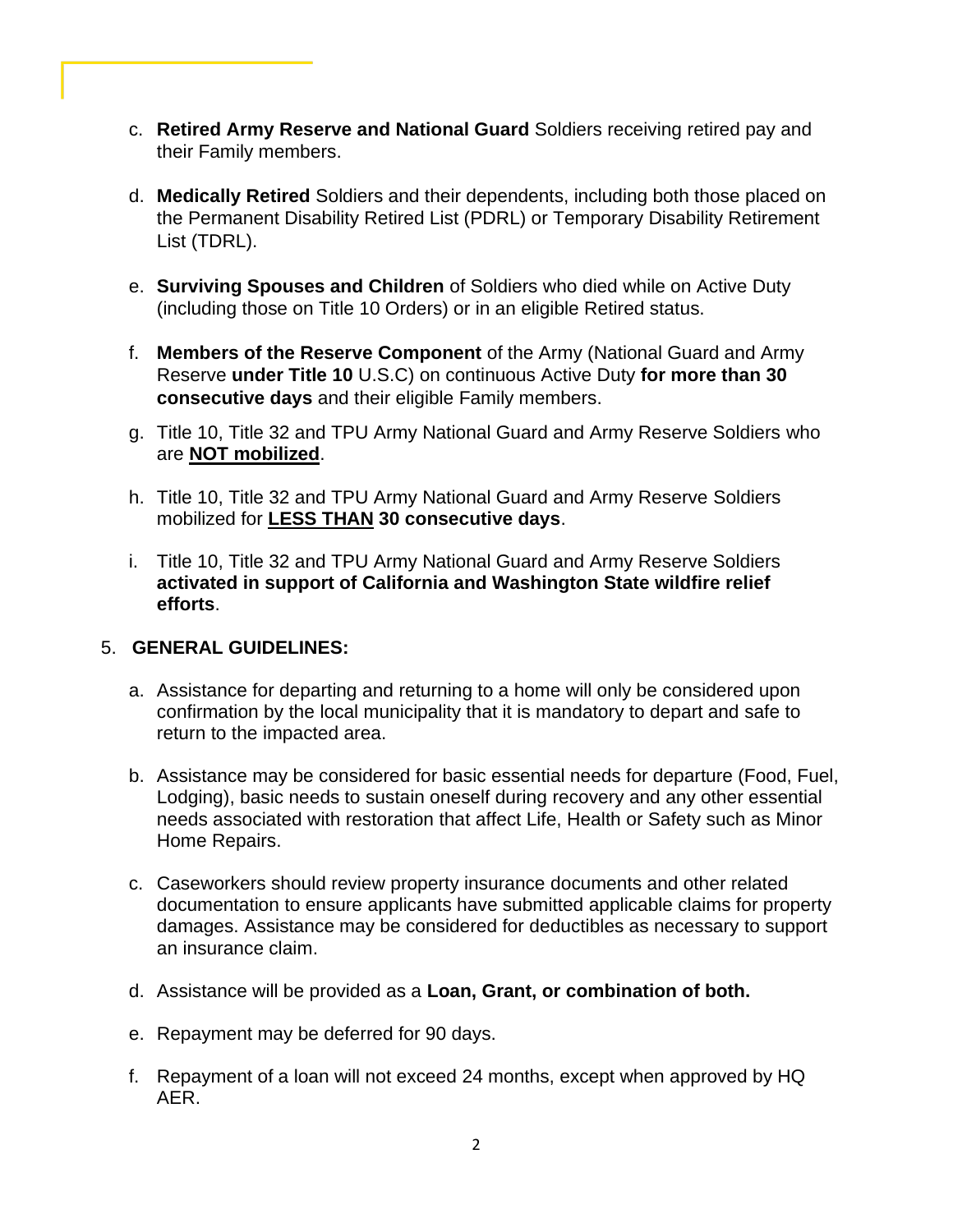- g. Loan must be repaid 60 days prior to ETS, end of the reserve commitment or within 24 months after the first scheduled repayment, whichever comes first.
- h. AER Form 57, Budget Planning Sheet (BPS) is required for all assistance requests.
- i. Soldiers who find themselves in a situation where repayment of a loan is causing a financial hardship should contact HQ AER Loan Management Section for further guidance.

## 6. **RESPONSIBILITIES:**

#### a. **HQ AER Assistance Section.**

- 1) Establish Special Event Code (STAT A), **"Western Wildfires 2020"** for assistance request and inform AER Sections, American Red Cross and Other Military Aid Society HQs.
- 2) Establish secure portal instructions for AER Officers to send and receive application information from Leaders, Soldiers, and Families.
- 3) Upon notification by AER Section, review assistance requests and process EFT transactions, as needed ICW HQ AER Accounting Section in a timely manner.
- 4) Provide weekly reports on the number of Soldiers and Families assisted under the established STAT A Code.
- 5) Receive feedback from AER Sections on any procedural improvements that are required.

# b. **HQ AER Accounting Section.**

- 1) Process EFT transactions, as needed in a timely manner upon receipt of signed AER Form 52 (AER check and Promissory Note) and completed AER Form 575, AER Electronic Funds Transfer (EFT) Authorization Form.
- 2) Provide feedback to the Assistance Section of any rejected EFT transactions and reason.

#### c. **HQ AER Loan Management Section.**

- 1) Establish repayment schedule IAW AER Form 52 by allotment or EPAY using bank information provided on AER Form 575.
- 2) Ensure repayment ends not later than 24 months after repayment begins or 60 days prior to end of reserve commitment, whichever comes first.
- 3) Contact applicant, chain of command and AER Officer for repayment issues (i.e. account closed, payment disputed, etc.).
- 4) Monitor and report delinquent loan payments by installation to Director, AER.
- 5) Execute collection actions on loans past due 30 plus days.

# 7. **PROCEDURE:**

a. **Routing of assistance requests:**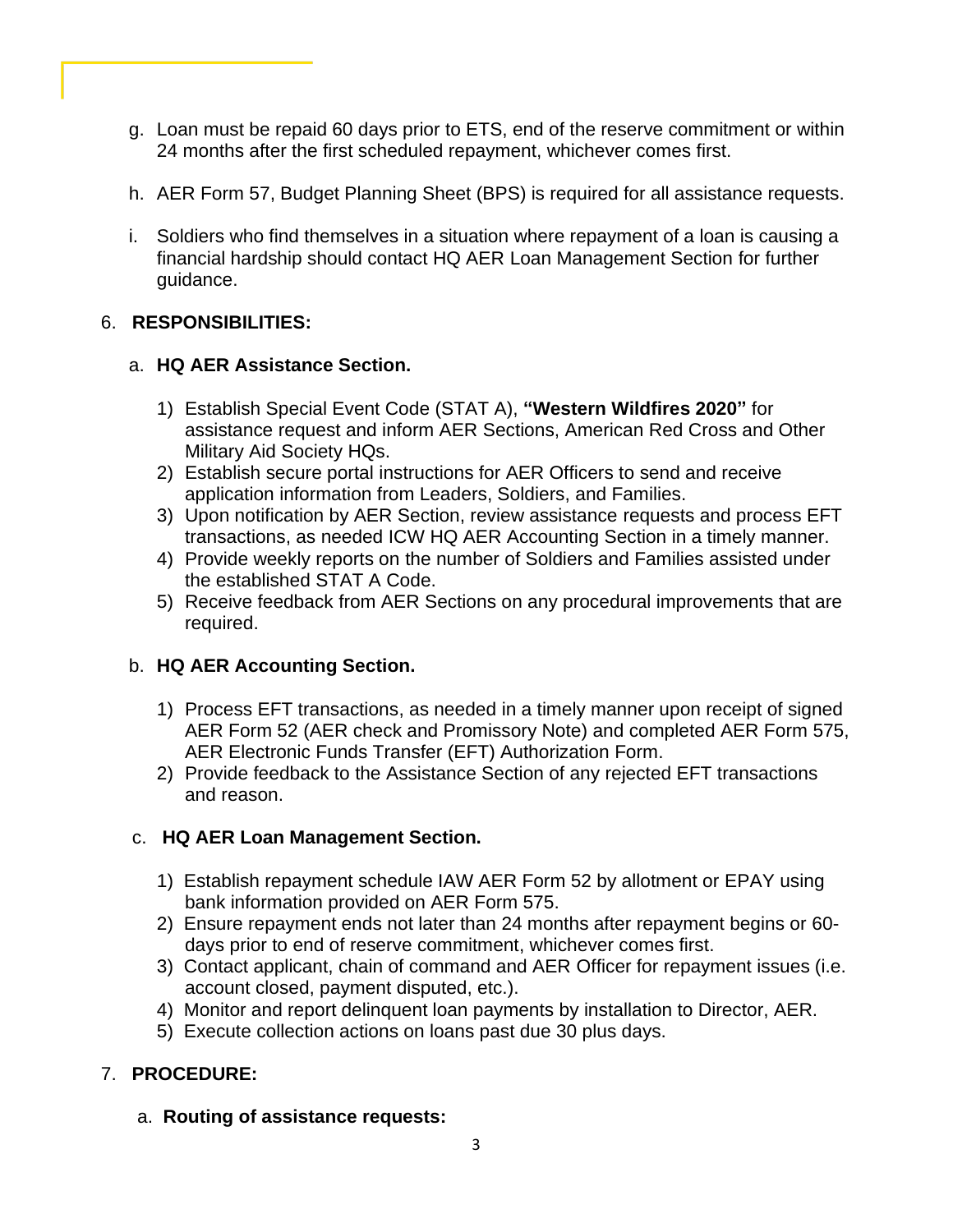- 1) Assistance requests received from Soldiers **(Active Duty, AGR and Title 10 for more than 30 consecutive days)** will follow the existing Direct Access guidelines for assistance case processing. **If eligible for Direct Access, no COC involvement required**; **if not eligible for Direct Access, COC involvement is required**.
- 2) Assistance requests received from Retired Soldiers, Survivors and eligible Family members will be processed under normal AER application processing guidelines for these respective individuals.
- 3)Assistance requests from **ARNG** and **USAR** Soldiers will be routed through the **Company Commander or First Sergeant** for review and concurrence.
- b. **Soldier or eligible Family Member with Special Power of Attorney (SPOA).**
	- 1) Inform Company Commander or First Sergeant as applicable IAW paragraph 7a (1-3) above.
	- 2) Electronically forward all required AER application information and the supporting documentation listed in paragraph 8 below to the Unit COC for review, validation and signature, as applicable.

**NOTE:** *Soldiers who are eligible for Direct Access and a Spouse with Special Power of Attorney (SPOA) should contact the local AER Section for guidance and may forward AER application information directly to the local AER Officer.* 

### c. **Company Commander or First Sergeant will:**

- 1) Validate a valid financial need exists for evacuation and recovery assistance.
- 2) Review Soldier Leave and Earning Statement (LES) and Spouse income sources (if applicable) in completing the AER Form 57, Budget Planning Sheet (BPS) to determine the overall financial situation.
- 3) If AER assistance is required, verify amount(s) to meet valid financial needs.
- 4) Review property insurance and other related documentation to ensure Soldier has submitted applicable claims for property damages.
- 5) Ensure Soldier completes AER Form 101, Application for Financial Assistance itemizing specific valid needs in block 17.
- 6) **For ARNG and USAR Soldiers not on Title 10 orders for more than 30 consecutive days, certify the Soldier is in "good standing" and has at least 24 months remaining on his/her reserve component commitment. A certifying statement is required to be written in block 23 of AER Form 101.**
- 7) Ensure Soldier completes AER 575, Electronic Funds Transfer (EFT) Authorization Form, if applicable.
- 8) Ensure Soldier obtains a Trustee approval letter (if under bankruptcy).
- 9) Ensure Soldier obtains a Special Power of Attorney (AER Form 53 or civilian equivalent) or Allotment Authorization (AER Form 55) when Soldier is not available, and Spouse is requesting assistance on the Soldiers' behalf.
- 10) Contact the nearest Army AER Section, or if within a 50-mile commuting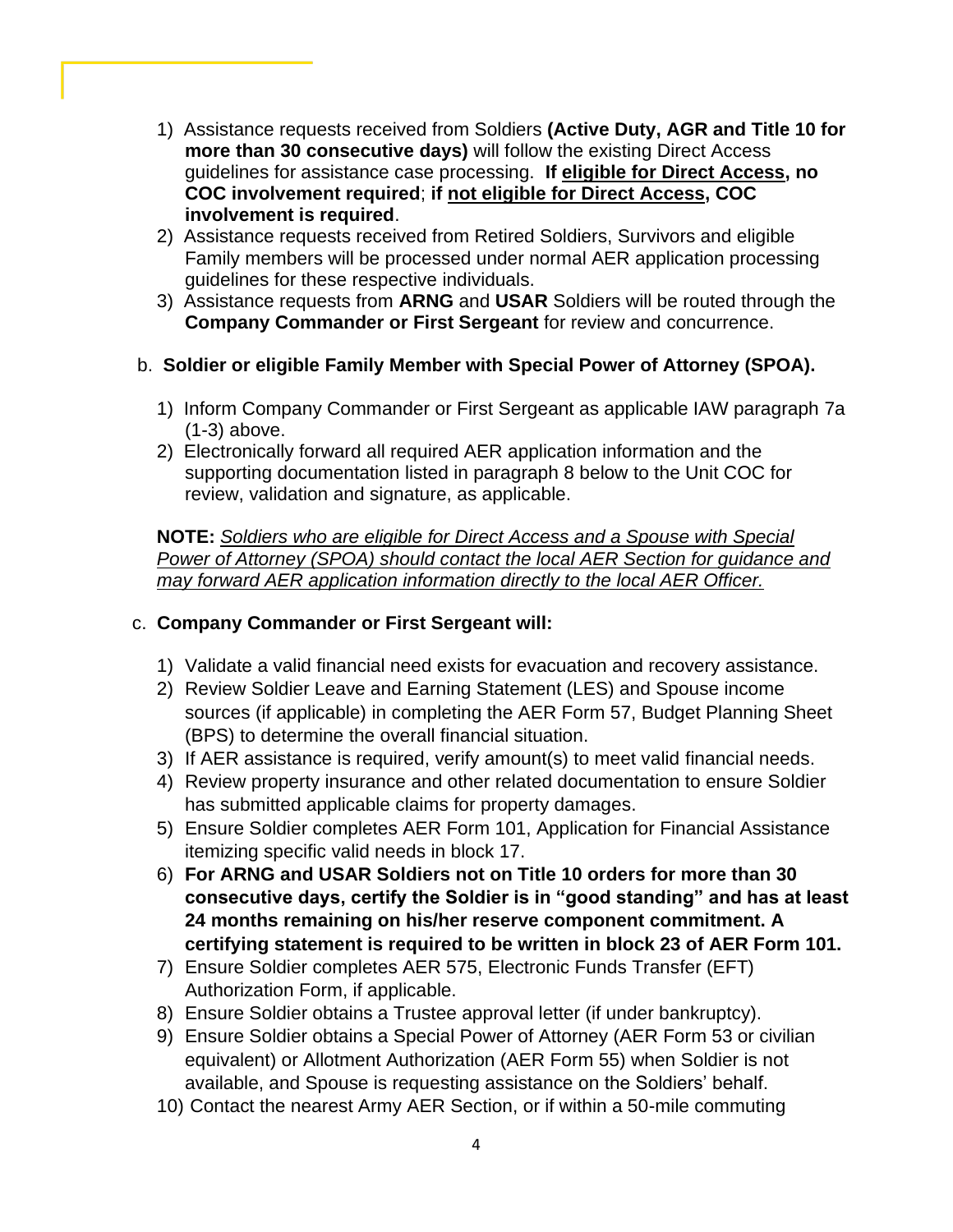radius other service Military Aid Society (Air Force, Navy/Marine Corps or Coast Guard) for application processing instructions.

- 11) Forward AER application with supporting documentation listed in paragraph 8 below to the nearest AER Section or Military Aid Society Office for review, evaluation and assistance consideration.
- 12) If outside of a 50-mile commuting radius of any military installation contact the American Red Cross at 1-877-272-7337 and select option1 for financial assistance. The American Red Cross will provide a secure link to transmit application information listed in paragraph 8 below, conduct case intake on behalf of AER and will forward case information to HQ AER or review, evaluation and assistance consideration / decision.

*NOTE: Unit Leaders, Soldiers and Family members will ensure documents containing Personally Identifiable Information (PII) are only transmitted electronically through a secure means i.e. encrypted email, DoD Safe secure portal or other secure means. A secure link can be requested from the local AER Officer or HQ AER to securely transmit documents containing PII.* 

## d. **AER Officers.**

- 1) Receive, evaluate and process assistance requests in accordance with these guidelines.
- 2) Ensure widest dissemination of these instructions to Company, Battery and Troop levels at or near their respective Posts, Camps and Stations.
- 3) Provide instructions on how to process AER assistance request(s) electronically in accordance with these guidelines when "face to face" interaction is restricted for AER Staff members.
- 4) When Leaders and Soldiers request a secure link, send secure DoD safe portal links to allow them to **SEND** and **RECEIVE** application data securely.
- 5) Assist Soldiers and Leaders as necessary to validate evacuation and recovery needs.
- 6) Input the following case information in netFORUM:
	- a. Under *"Assistance Details"* select **"Disaster Assistance"** as the request category.
		- b. Enter STAT A Code **"Western Wildfires 2020"**.
- 7) Verify client banking information is correct on AER Form 575 when funds will be disbursed via EFT by HQ AER.
- 8) When EFT support is required in coordination with HQ AER complete the following actions:
	- a. Upload the signed AER Form 575 into the "Case documents" icon in the Assistance Case Profile in netFORUM.
	- b. When uploading multiple documents, ensure AER Form 575 is titled in the following format: **"AER Form 575 - Case ID#"**
	- c. Forward EFT support request to [assistance@aerhq.org](mailto:assistance@aerhq.org) and include the following for all requests: